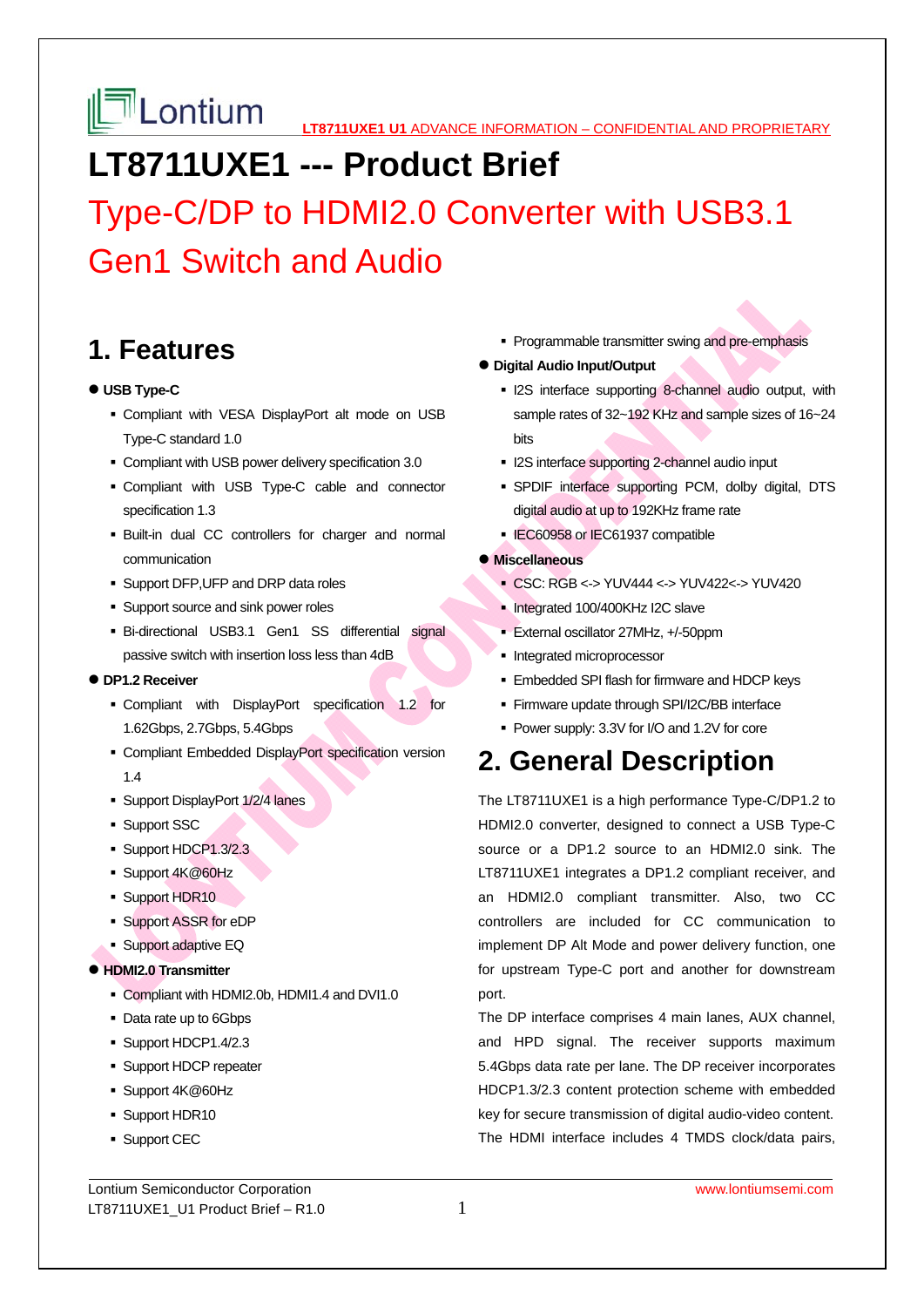# LONTIUM **LTB711UXE1 U1 ADVANCE INFORMATION – CONFIDENTIAL AND PROPRIETARY**

DDC, and HPD signal. The HDMI transmitter is capable of supporting up to 6Gpbs data rate, quite adequate for handling video resolutions up to UHD 4k 60Hz formats. The HDMI transmitter incorporates HDCP engines which support HDCP1.4/2.3. With the inclusion of HDCP, the LT8711UXE1 allows secure transmission of protected content. Embedded key is available that provides the highest level of HDCP key security.

Besides digital video output interface, the LT8711UXE1 also provides digital audio output interfaces: I2S and SPDIF. The audio stream is extracted and recovered from DP data stream, and then routed to digital audio outputs or HDMI output. The device supports 8-channel LPCM or compressed audio at maximum 192kHz sample rate. The device is capable of automatic operation which is enabled by an integrated microprocessor that uses an embedded SPI flash for firmware storage. System control is also available through the use of a dedicated configuration I2C slave interface.

# **3. Applications**

- $\bullet$  Docking station
- Dongle



## **Figure 3.1 Application Diagram**

# **4. Ordering Information**

## **Table 4.1 Ordering Information**

| <b>Product</b><br><b>Name</b> | <b>Part Number</b>  | <b>Product</b><br><b>Status</b> | Package                | <b>Bonding</b><br>Wire | Grade | <b>Operating</b><br><b>Temperature</b><br>Range | <b>Stack</b><br><b>Die</b><br><b>Option</b> | <b>Packing</b><br><b>Method</b> | <b>MPQ</b> |
|-------------------------------|---------------------|---------------------------------|------------------------|------------------------|-------|-------------------------------------------------|---------------------------------------------|---------------------------------|------------|
| LT8711UXE1                    | LT8711UXE1 U1Q02CED | Preview                         | QFN88<br>$(10*10)$ Saw | Cu                     | ∽     | -40℃~85℃                                        |                                             | Tray                            | 1680pcs    |



## **Figure 4.1 Part Number Naming Rules**